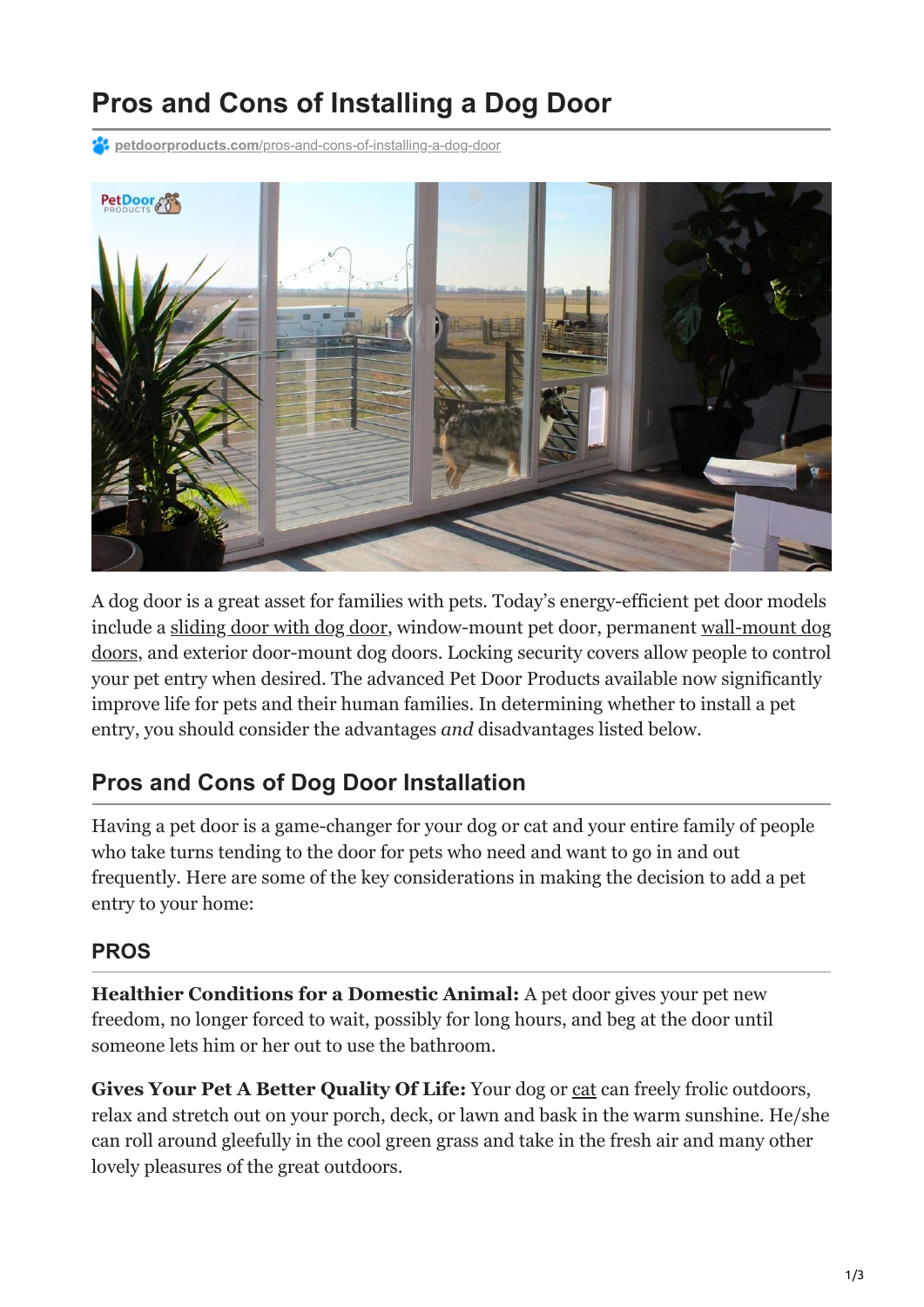You're Free From Tending the Door: You're finally free from the continuous interruptions for the task of opening the door for your dog or cat every time he/she needs or wants to go out or come in.

**Cleaner Living Environment:** When pets can play outdoors it means reduced shedding and general messiness indoors. Also, dogs may have accidents on the floor because of not being able to go outside for too long. Urine and feces stains, odors, and collective traces of bacteria in carpets, rugs, and furniture can be difficult to control over the long term.

**Energy Efficient Pet Door:** There is no sacrifice of heating and cooling costs in your home from having an [energy-efficient pet door.](https://petdoorproducts.com/should-i-upgrade-to-an-energy-efficient-doggie-door/) Industry-leading Pet Door Products are engineered for maximum resistance to heat transfer.

#### **CONS**

**Altering the Home's Structure:** Installing a pet door requires cutting a hole in a wall [or door to put in access for the dog. \(Fortunately, today's state-of-the-art window insert](https://petdoorproducts.com/product/pet-door-for-sash-windows/) pet doors enable pets to enter and exit without altering a home's structure.)

**Heating and Cooling Loss:** Having a pet door makes it easier for hot and warm air to escape and for heat and cold to emanate through the dog door flap, which increases electricity costs. (Pet Door Products energy-efficient pet doors with weather seal, magnetic closers, [Low-E sliding glass panel,](https://petdoorproducts.com/everything-you-should-know-about-low-e-glass/) vinyl framing, and [Endura Flap](https://petdoorproducts.com/product/endura-flap-for-pet-doors/) pet door cover minimize heat transfer.)

**Wild Animals or Criminals Can Enter:** Strays, wild animals, and criminals can enter a home through a large dog door. (Today's slide locking security doors for dog doors enable you to fully control the pet entry as desired.)

## **So, Are Dog Doors a Good Idea, or Not?**

Pet doors are proven to upgrade the quality of life for dogs, cats, and people, by affording domestic pets the freedom to come and go without having to deal with an access problem. With both permanent and temporary pet door models available, today's options offer every homeowner and renter the opportunity to enjoy the exceptional convenience of a pet door.

So, there's no longer a reason to suggest that pet doors may not be suitable for every home. All dogs and cats need the freedom to go to the bathroom without waiting a long time, and they deserve to enjoy being outdoors. People should have the freedom to live without the relentless job of manning the door.

## **Best Dog Doors and Installation**

Pet Door Products offers the best [energy-efficient pet doors](https://petdoorproducts.com/why-choose-us/) on the market today. Our advanced pet doors are built directly into your sliding glass door for a beautiful sleek look. The weather-tight seal, Low-E glass, and durable, energy-efficient framing deliver long